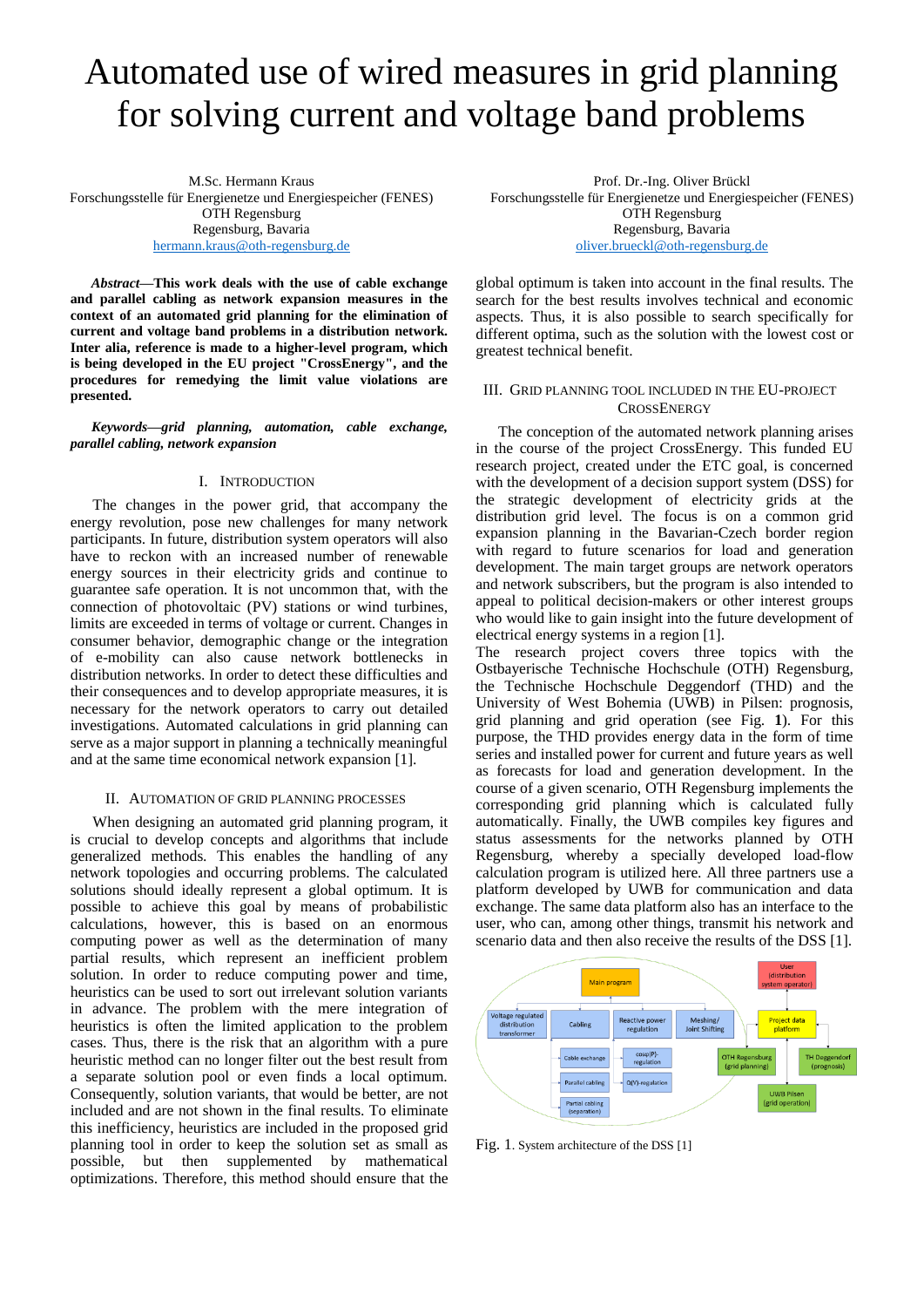[Fig.](#page-0-0) **1** shows an overview of the system architecture of the grid planning tool developed by OTH Regensburg. The main program manages the input and the output via the interface with the project database as well as the control of the individual network expansion measures. Depending on the selection of network expansion methods (e.g., cable exchange, Q(V)-regulation, etc.), load and generation development scenarios are calculated accordingly and a completed network model is returned to the platform. Thus, at the end the user has several options for a network expansion ready, which are accordingly occupied with technical and economic figures as a decision-making aid [\[1\].](#page-4-0) The measures can also provide several solution variants (see [IV.A](#page-1-0) and [IV.B\)](#page-2-0). A distribution system operator then uses the final results to select, which expansion variant is best for his network. The focus of this work is on the wired measures.

#### IV. AUTOMATED USE OF CABLE-BONDED GRID EXTENSIONS

In this work, the cabling measures for network planning are categorized as follows: cable exchange, parallel cabling and partial cabling. The cable exchange represents the pure replacement of lines with a larger cross section [\(Fig. 2\)](#page-1-1). The parallel cabling provides an additional line that is installed along a critical string [\(Fig. 3\)](#page-1-2). The partial cabling is a modified version of the parallel cabling, which also installs a parallel cable, but adds a separation at the end node of the parallel cable [\(Fig. 4\)](#page-1-3).



<span id="page-1-1"></span>Fig. 2. Grid extension measure "cable exchange"



<span id="page-1-2"></span>Fig. 3. Grid extension measure "parallel cabling"



<span id="page-1-3"></span>Fig. 4. Grid extension measure "partial cabling" (parallel cabling with separation)

All cable-specific measures can be used for solving current and voltage problems. In principle, when current and voltage limits are exceeded at the same time, current problems are always solved first, since this reduces or resolves in most cases the voltage problem, too. Solving the voltage problem first can also reduce or resolve the current problem, but experience shows that the chances are lower. In addition, the procedure "current problem before voltage problem" also covers a worst-case issue, which occurs with a voltage band, where most of load and generation power appear on different grid points in a string. This will be explained in more detail later (see section [A\)](#page-1-0). In order to present the heuristics and mathematical methods that have emerged in the development of an automated use of wired measures, the cable exchange and the parallel cabling will be discussed here deeper.

#### <span id="page-1-0"></span>*A. Cable exchange*

After the routine made the load flow calculation of a distribution network, all faulty lines are sorted by error intensity. This means that the cable pieces and network nodes, which have the highest utilization or the largest deviation from the voltage limits, are first returned to a permissible network state (se[e Fig. 5\)](#page-1-4).



<span id="page-1-4"></span>Fig. 5. Flow chart for identification of grid problems, sort of violated lines/nodes in error intensity and calculation of the solution path

To solve the current/voltage problems, the algorithm reads out additionally a solution path, which is extracted from the critical string. All lines from the affected path are then available for the routine to solve the problem by cable exchange. [Fig. 6](#page-1-5) shows how the solution path is detected.



<span id="page-1-5"></span>Fig. 6. Visualization of the solution path (upper string: current problem, lower string: voltage problem)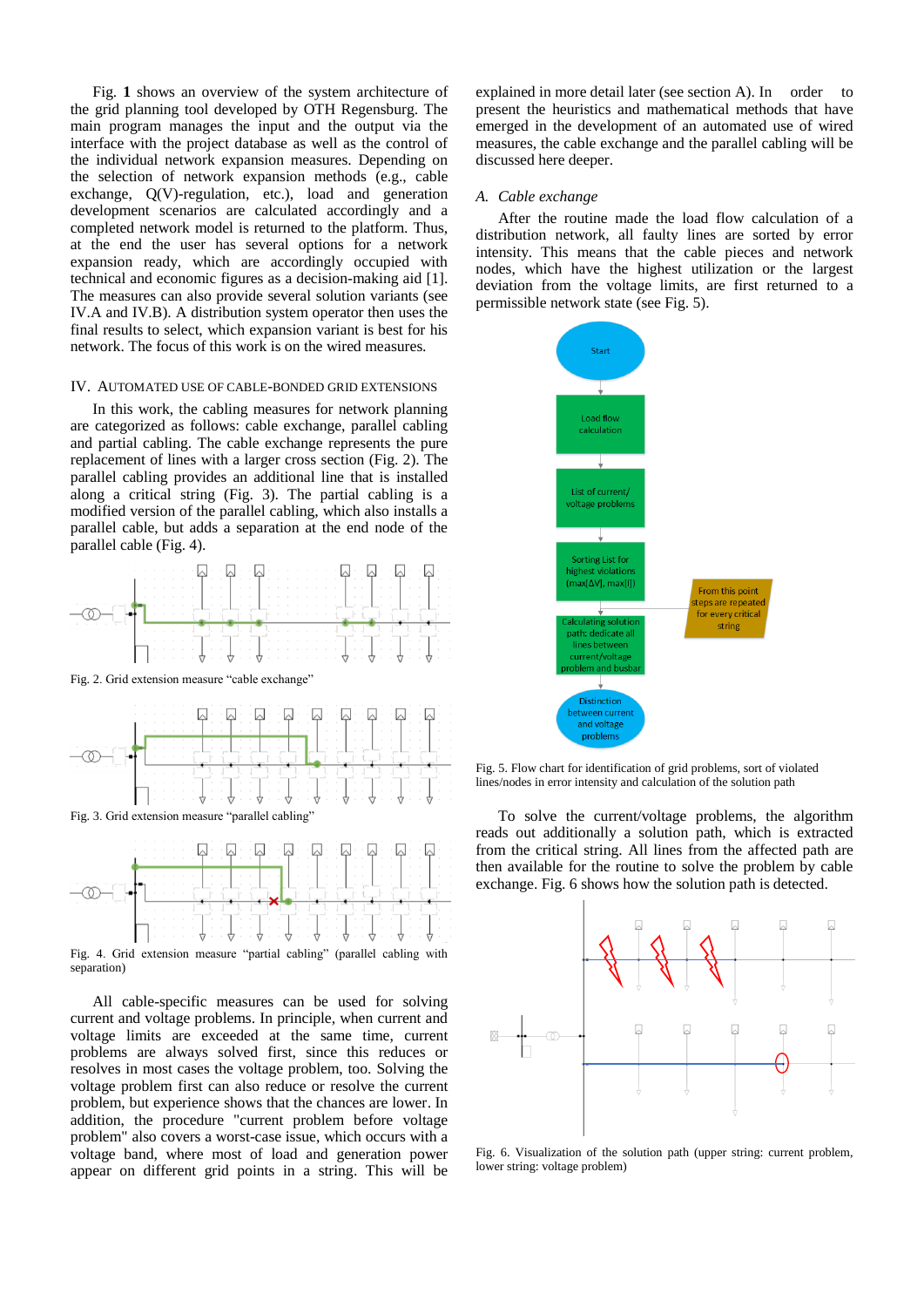The sections with the red flashes represents lines, which are too heavily loaded. The point encircled in red depicts a network node with an impermissible voltage, and the lines marked in blue then reproduce the corresponding solution paths. The procedure is as follows: the algorithm is reading out all lines that are on the way to the nearest busbar beginning from the critical line or critical node.

From this point on, a distinction is made between the treatment of a current or voltage problem (see [Fig.](#page-2-1) 7). Exceeding current limits are solved by replacing all lines that have too high utilization. In this work cable exchange always means the use of cables with a higher cross section. The exchange is done until the current problem is solved or no cable type with higher cross section is available, as on left flow chart of [Fig.](#page-2-1) 7 depicted. The user can specify how many and which cable types are available for usage. If the user does not want to give input, then a default library will be used.



<span id="page-2-1"></span>Fig. 7. Flow chart for current (left) and voltage (right) problems with cable exchange

The solution of voltage-related violations is more complicated to implement than current problems. Because here it is important to know the voltage band along the solution path and then to exchange appropriate lines. If a voltage problem is to be solved as technical effectively as possible, then firstly the lines must be replaced, which cause the highest voltage differences [\(Fig.](#page-2-1) 7, from second green shape on the right flow chart). Therefore, the exchange of the lines goes further from the highest occurring voltage difference to the line with the lowest, until the voltage problem is resolved or all lines from the solution path have the highest possible cross section. However, it would not be useful to hand this procedure over to the routine. As shown in [Fig. 8,](#page-2-2) the cable exchange on the section with the highest voltage difference may even worsen the existing problem. In this example the cable exchange of the line, which causes the highest voltage difference (between nodes 2 and 3 in the blue curve), reduces the voltage increase at the beginning of the

voltage band, but does not solve the low voltage problem in node 19 (orange curve), while the dashed lines (green) the voltage limits represent. Quite the contrary, the cable exchange aggravates the existing problem (form 0.885 p.u. to 0.865 p.u.). Therefore, only the lines that have a solutionrelevant sign on the slope may be considered here, as at the beginning on the right flow chart in [Fig.](#page-2-1) 7 illustrated. In the case of a low voltage problem, these are the line sections, where the voltage drops occur (in [Fig. 8](#page-2-2) lines between nodes 5 to 19).



<span id="page-2-2"></span>Fig. 8. Voltage band course before (blue) and after (orange) the cable exchange of the line with the highest voltage difference (between nodes 2 and 3); dashed lines (green) represent the voltage limits

The algorithm can further differentiate the results here. Because in the just described procedure, the lines, which cause the highest voltage differences with the correct sign, are replaced without considering whether the line sections are behind each other or if they are spread over the string. This can be expressed economically, for example, in authorization procedures and construction site costs. Furthermore, it would not be sufficient for the optimal result search, only to use the next higher cable cross section. So the algorithm should calculate the most economical solution by the use of the available cable types. These different optima can be limited by concrete specifications that the user makes. Thus, it is well conceivable, that the user gives, for example, the input for the replacing of several line sections that they must be behind each other.

### <span id="page-2-0"></span>*B. Parallel cabling*

As in the case of cable exchange, the critical lines and the solution paths are also determined here first and a distinction is made between solving current or voltage problems. The most effective solution to handle with a current problem in this routine is the pure parallel cabling of the overloaded lines. The line is not laid over each cable section parallel, but over the entire length of the problematic string part. The algorithm only deviates from this procedure if there is a branch between the overloaded lines (see [Fig. 9\)](#page-2-3).



<span id="page-2-3"></span>Fig. 9. Parallel cabling with crossing a branching point

Here is the parallel cable interrupted at the branch point (green marked lines) to make sure that the routine is, e.g. in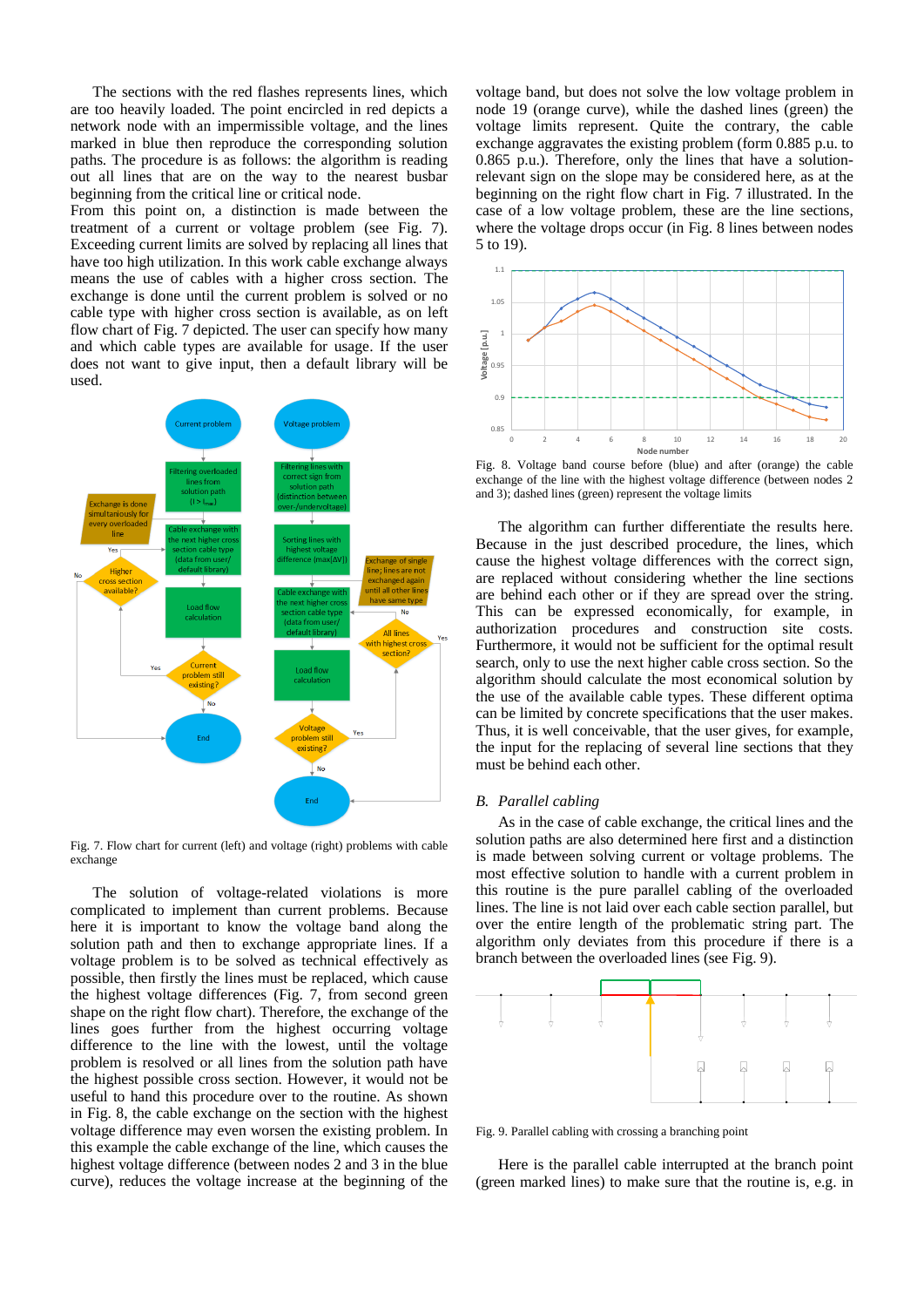the case of a high infeed from the lower string (orange arrow), able to solve the overload of the two red marked line sections.

The previously described concept of the shortest parallel cabling does not take account of cable distribution cabinets (CDC) that are present in the network. If they are now to be integrated into the solution process, a second implementation is obtained in addition to direct parallel cabling of overloaded lines. In this variant, the parallel cables are installed from busbar (BB) to CDC or from CDC to CDC. Technically, the resolution of the current problem is worse in this solution variant, but, inter alia, the installation of new stations can be prevented, which is economically better. However, this solution type requires an expansion of the considered equipment, which are used to solve the problem. So not only the CDC of the returned solution path are included, but all CDC of the string up to the next branch. [Fig.](#page-3-0)  [10](#page-3-0) shows the described situation: the critical lines are marked with red flashes and the lines highlighted in blue corresponds to the solution path that the routine reads out. The orange encircled network nodes represent the relevant CDC, which are included in the solution finding. In order to calculate the solution here, all connection possibilities between the BB and the CDC as well as the CDC among each other are calculated and the shortest connection, which solve the current problems, is rated as the best result (see (1)). In the formula represents L<sub>PL</sub> the solution of parallel cabling, which is from all connections between BB and CDC ( $L_{BB,CDC}$ ) the shortest and coincident solving the current problem.

$$
L_{PL} = min(L_{BB, CDC}), \forall L: I < I_{max}
$$
 (1)

Here can be an important input from the user, how many connection ports are still available at the CDC, to take into account whether the distribution station has to be extended because of the parallel cables and how this would be expressed in the economic terms of the results. In the example shown in [Fig. 10,](#page-3-0) it could be important to have this input to answer the question, if there should be a completely continuous cable from the busbar to the rear CDC, or if the parallel cable should be divided into two lines with connection to the first CDC.



<span id="page-3-0"></span>Fig. 10. Parallel cabling with consideration of CDC (orange encircled grid nodes) in the string (red flashes: current problems, blue marked lines: solution path)

The algorithm solves voltage problems in consideration of CDC with the analogous concept, which is used for current problems. In the variant of the shortest parallel cabling with regard to violated voltage limits, first the line section with the greatest sign-correct slope is chosen. If the voltage is exceeded, a parallel cable will only be laid in those parts of the string, which are increasing the voltage. From the line with the largest gradient (marked red in [Fig. 11\)](#page-3-1) the routine compares the adjacent lines (marked in orange) and considers this section for parallel cabling, which shows the greater slope. The algorithm will continue this procedure

until either the voltage problem is resolved or no more signcorrect cable sections are left.



<span id="page-3-1"></span>Fig. 11. Voltage band course with visualization of the approach of the measure "parallel cabling" with handling a high voltage problem; dashed lines (green) represent the voltage limits

#### V. SUMMARY AND OUTLOOK

Automated grid planning is a suitable tool to show distribution system operators possibilities for future grid expansion. The combination of heuristics and mathematical optimization is more efficient than the pure probabilistic approach. The biggest challenge in the automation of network planning processes is the generalized procedure of the routine, so that any network condition, topology and problem in terms of voltage and current can be treated and the best possible solution is found. The EU project CrossEnergy is developing a grid planning program that implements inter alia the automated use of cable exchange and parallel cabling. The procedure for the detection of the problem areas and the strings, in which a corresponding measure is then implemented for the solution, is the same for both expansion technologies. Differences are mainly to be seen when dealing with current and voltage problems between cable exchange and parallel cabling. The treatment of overloaded lines is implemented in the cable exchange by replacing it with a cable type having a higher cross section. The resolution of voltage problems is realized by the systematic replacement of lines with the largest and signcorrect slope. In the parallel cabling measure, in case of a current problem, the cable is directly laid parallel on the overloaded line sections in order to obtain the best technical efficiency. In the case of a voltage problem, the line with the largest gradient is identified and again only those sections are considered, which have a sign-correct slope. From this line piece then the adjacent lines are compared with each other and the routine adds the line with the larger gradient to the pool for parallel cabling. The algorithm continues this procedure until the voltage problem is solved or no lines are left.

Automated network planning shows a great deal of potential in supporting network operators. The results are supported by technical and economic figures, so the user can decide, which expansion variant should be used for the future grid extension. The algorithm presented in this paper can be further developed in many ways. In order to get even better solutions in the case of wired measures, for example, land use can be included. With this additionally information, it is possible to give the line sections a weighting factor that indicates how expensive an exchange or a parallel installation is. This can serve as additional input for even more economic network development.